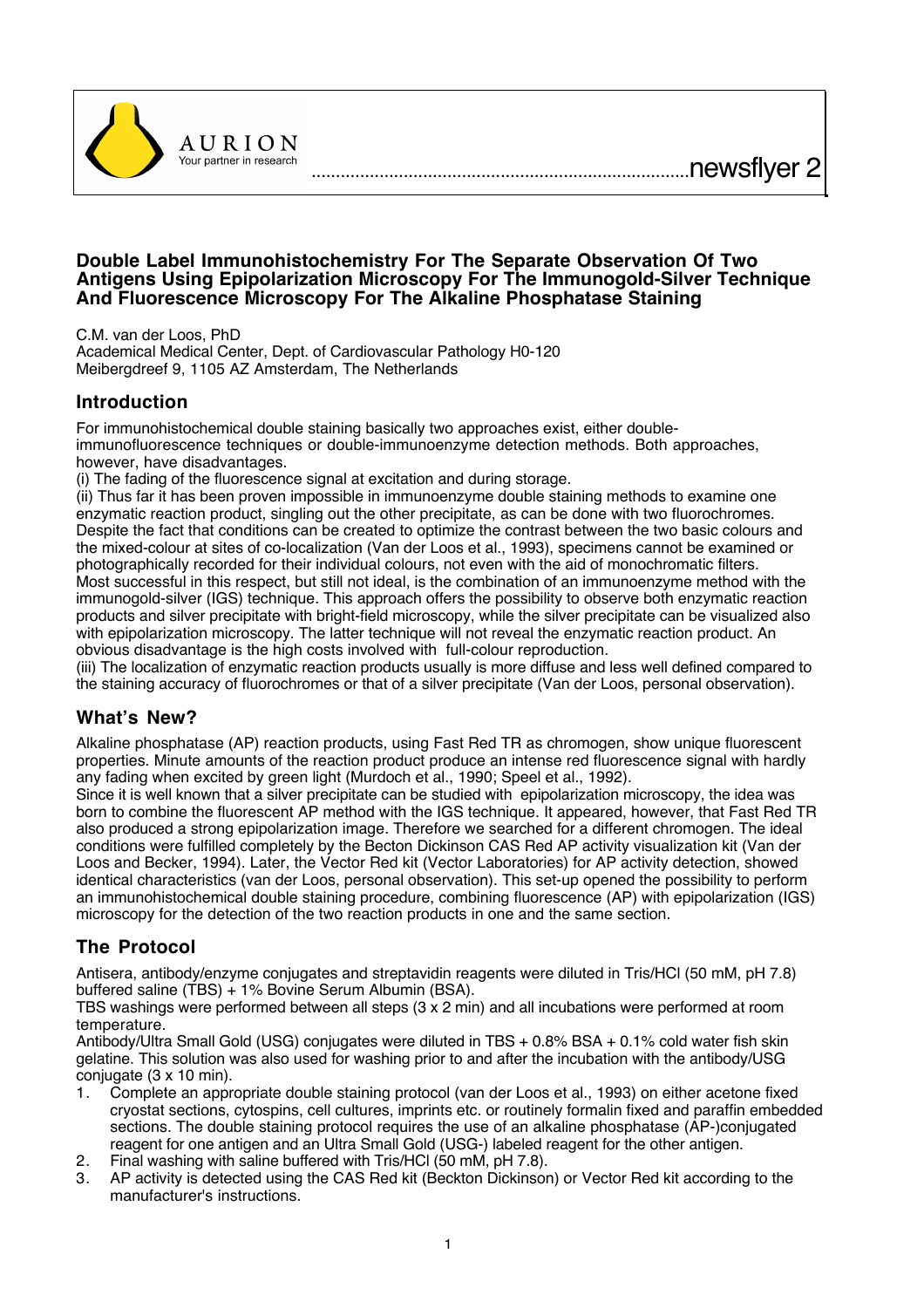1µl of 1 M Levamisole is added for inhibition of endogenous AP activity (Borgers, 1973). The total solution is cleared through a Milex-AA 0.8  $\mu$ m filter and directly brought on the specimens. The formation of the AP reaction product is checked with bright-field microscopy at a low magnification. When a pink/red reaction product becomes visible, the reaction is stopped in running tap water. This reaction should be preferably completed within 5 min at room temperature, in order to keep the formation of non-specific background staining at a minimal level.

- 4. Wash specimen in running tap water for 10 min and immerse in distilled water.
- 5. Perform silver enhancement using the freshly prepared Aurion R-gent reagent. The reaction is checked with bright-field microscopy at low magnification. When a weak brownish precipitate becomes visible (5- 20 min), silver enhancement is stopped by immersing the specimens in distilled water.
- 6. Wash with running tap water (10 min).<br>7. Optional: short nuclear counterstain w
- 7. Optional: short nuclear counterstain with haematoxilin, followed by running tap water.<br>8. Immerse specimens in distilled water and mount with Glycergel (DAKO).
- 8. Immerse specimens in distilled water and mount with Glycergel (DAKO).<br>9. Observe IGS reaction product with epipolarization filter and AP reaction
- 9. Observe IGS reaction product with epipolarization filter and AP reaction product with standard rhodamine filter set. Reduce excitation light as much as possible with a grey filter.
- 10. Photographic recording in black-and-white using Ilford HP5 (routinely processed) or in colour using Kodak EL 400 (routinely processed). For both 400 ASA film types the epipolarization and fluorescence images are individually exposed automatically at 1600-3200 ASA. For double exposure using Kodak EL 400, the images are individually exposed automatically at 3200 ASA.

## **Evaluation/Discussion**

This Newsflyer presents a new method for the detection of two antigens in one section. The technique is based on the combination of a fluorescent AP activity detection method and the IGS technique. The AP reaction product shows an intense red fluorescence on green light excitation, but no signal with epipolarization illumination. The IGS technique produces a distinct signal with epipolarization, but no fluorescence signal. This allows individual examination and photographic recording of two antigens, even with black-and-white photography (Van der Loos and Becker, 1994). The stability of the fluorescent AP reaction product appeared to be superior compared with traditional fluorochromes. At the time of writing this Newsflyer, our oldest specimens have been stored at room temperature for 24 months and still exhibit a bright fluorescence. Fading of the fluorescence image with high intensity excitation light is reduced using a grey filter. The stability of the IGS reaction product (a silver precipitate) during storage at room temperature or at epi-illumination with polarized UV light is beyond dispute. Specimens, which underwent single IGS staining mounted either with Glycergel (DAKO) or an organic medium, are stored for 5 years or longer without loosing their original epipolarization image (Van der Loos, personal observation).

## **Acknowledgements**

The author is highly indebted to Professor AE Becker for his encouragement and valuable advice in preparing this manuscript.

## **References**

Borgers M: The cytochemical application of new potent inhibitors of alkaline phosphatase. J Histochem Cytochem 21: 812, 1973

Murdoch A, Jenkinson EJ, Johnson GD, Owen JJT: Alkaline phosphatase-Fast Red, a new fluorescent label. Application in double labelling for cell surface antigen and cell cycle analysis. J Imm Meth 132:45, 1990 Speel JM, Schutte B, Wiegant J, Raemakers FCS, Hopman AHN: A novel fluorescence detection method for in situ hybridization, based on the alkaline phosphatase-Fast Red reaction. J Histochem Cytochem 40: 1299, 1992

Van der Loos CM, Becker AE, Van den Oord JJ: Practical suggestions for successful immunoenzyme double-staining experiments. Histochem J 25:1, 1993

Van der Loos CM and Becker AE: Double epi-illumination microscopy with separate visualization of two antigens. A combination of epi-polarization for immunogold-silver staining and epi-fluorescence for alkaline phosphatase staining. J Histochem Cytochem 42:289, 1994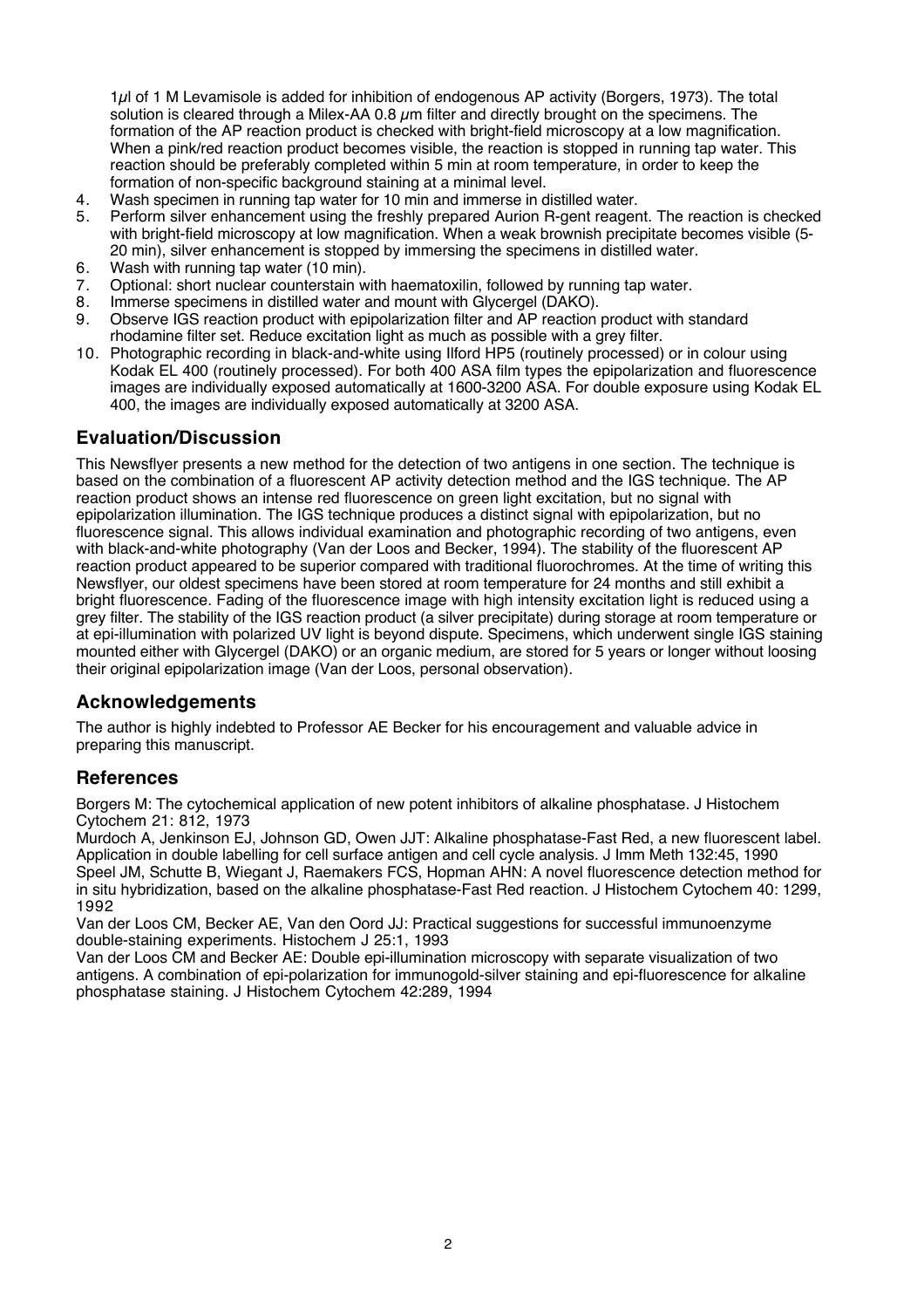..................................................................................newsflyer 2



## **A Comparison Between The Streptavidin-Biotin-Alkaline Phosphatase Method And The Immunogold Technique Using Ultra Small Gold Particles And Silver Enhancement**

R. Willemsen, PhD

Department of Clinical Genetics, Erasmus University, P.O. Box 1738, 3000 DR Rotterdam, The Netherlands.

## **Introduction**

Fragile X syndrome is the most common basis of inherited mental retardation and is caused by a mutation in the FMR1 gene which involves an increase in length of a stretch of CGG repeats just upstream of the coding region. In the normal population the number of CGG repeats varies between 6-50 repeats. CGG repeat numbers between 50 and 200 (premutation) are observed in unaffected carrier males and females. In patients with fragile X syndrome this repeat shows an expansion of more than 200 repeats (full mutation), associated in all males with mental retardation. Due to this large number of repeats, transcription suppression through methylation of the promotor region of the FMR1 gene occurs, resulting in absence of the encoded protein FMRP. This lack of FMRP protein is responsible for the fragile X phenotype. Characterization of the gene defect of fragile X syndrome led to improved molecular diagnosis of the syndrome via Southern blot analysis and a PCR test. Recently, an immunocytochemical test at the light microscopic level on blood smears is described to identify fragile X patients. This immunocytochemical test is based on the presence of FMRP protein in normal lymphocytes and the absence of FMRP protein in lymphocytes from fragile X patients. The FMRP protein was visualized in blood smears by a three step immunoincubation procedure using a streptavidin-biotin-alkaline phosphatase complex. This presentation deals with the comparison of the alkaline phosphatase labelling technique and the immunogold method using ultra small gold particles and silver enhancement with Aurion R- Gent.

## **Methods**

## Fixation and Permeabilization

Blood smears were made from one drop of blood immediately after bleeding. Slides were airdried and either stored at room temperature (max. 3 weeks) or directly fixed in 0.1 M phosphate buffer (Sörrensen, pH 7.3), containing 3% paraformaldehyde for 10 minutes at room temperature. Cells were permeabilized by treatment with 100 % methanol for 20 minutes at room temperature. Subsequently, slides were washed in PBS (10 mM Phosphate buffer, 150 mM NaCl) +0.1% BSA-c for 10 minutes.

#### Immunoincubation

Immunoincubation was performed using the Shandon disposable coverplate incubation system. Slides were washed 2X10 minutes with PBS, 0.1% BSA-c.

#### Alkaline Phosphatase Labelling (3 Step Immunoincubation)

- 1. Incubation with mouse monoclonal antibodies 1A1 against FMRP protein (1:1200 with PBS, 0.1% BSAc) for 16 hours at 4°C followed by 3X5 minutes washing with PBS, 0.1% BSA-c.
- 2. Incubation with goat anti-mouse immunoglobulins conjugated with biotin for 60 minutes (1:200 with PBS, 0.1% BSA-c) at room temperature followed by 3X5 minutes washing with PBS, 0.1% BSA-c.
- 3. Incubation with streptavidin-biotinylated alkaline phosphatase complex for 45 minutes at room temperature (1:100 with PBS, 0.1% BSA-c) followed by 3X10 minutes washing with PBS, 0.1% BSA-c.
- 4. Wash in 0.1 M TRIS for 5 minutes.
- 5. New Fuchsin substrate-chromogen system for 25 minutes at room temperature. Levamisole is added in the substrate solution to block endogenous alkaline phosphatase activity.
- 6. Wash in 0.1 M TRIS for 5 minutes.<br>7. New Fuchsin substrate-chromoge
- 7. New Fuchsin substrate-chromogen system for 25 minutes at room temperature.
- Wash in aqua dest for 5 minutes.

9. Slides are counter stained with Gill's haematoxylin for 2 seconds and mounted with aquamount. Immunogold Labelling (2 Step Immunoincubation)